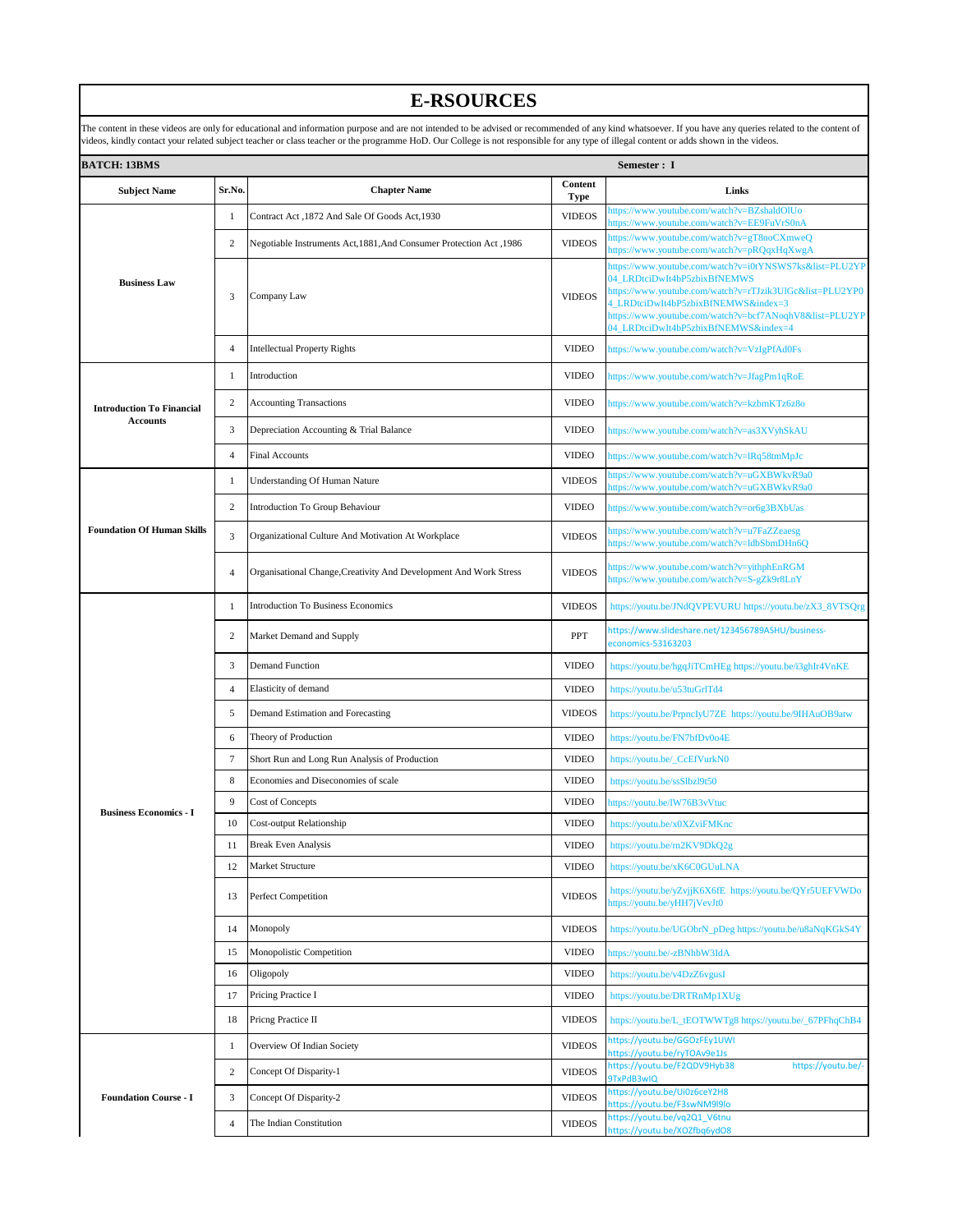|                                   | 5              | <b>Significant Aspect Of Political Processes</b>          | <b>VIDEOS</b> | https://youtu.be/20VZH8I3kN4<br>https://youtu.be/FOM4XtGJwEc                                                                 |
|-----------------------------------|----------------|-----------------------------------------------------------|---------------|------------------------------------------------------------------------------------------------------------------------------|
|                                   |                | Introduction                                              | <b>VIDEO</b>  | https://youtu.be/wEzu5AAp2-c                                                                                                 |
|                                   | 2              | Channels And Objectives Of Comminucation                  | <b>VIDEO</b>  | https://youtu.be/Llal Mj6bBE                                                                                                 |
|                                   | 3              | Methods And Modes Of Communication                        | <b>VIDEO</b>  | https://youtu.be/To3GIMiw6Go                                                                                                 |
|                                   | $\overline{4}$ | <b>Barrier To Communication</b>                           | <b>VIDEO</b>  | https://youtu.be/hTfsb5ysK80                                                                                                 |
|                                   | 5              | <b>Listening Skills</b>                                   | <b>VIDEO</b>  | https://youtu.be/LsoZ29K7xtA                                                                                                 |
| <b>Business Communication - I</b> | 6              | <b>Introduction To Business Ethics</b>                    | <b>VIDEO</b>  | https://youtu.be/HaOpSnnzA70                                                                                                 |
|                                   | $\overline{7}$ | Theory Of Business Letter Writing                         | <b>VIDEO</b>  | https://youtu.be/mJJNJGwUGBE                                                                                                 |
|                                   | 8              | Personal Correspondence                                   | <b>VIDEO</b>  | https://youtu.be/3weFvF4RSSQ                                                                                                 |
|                                   | 9              | <b>Some Commercial Terms</b>                              | <b>VIDEO</b>  | https://youtu.be/r6PS0X1jbbo                                                                                                 |
|                                   | 10             | Paragram Writing                                          | <b>VIDEO</b>  | https://youtu.be/xCmKt0rw7UE                                                                                                 |
|                                   | 11             | <b>Remedial Grammer</b>                                   | <b>VIDEO</b>  | https://youtu.be/x9b6kkYR5AA                                                                                                 |
|                                   |                | <b>Introduction To Statistics</b>                         | <b>VIDEO</b>  | https://youtube.com/playlist?list=PLaAhQ2ofZZRCIhJiozZBb9oD<br><b>OpOoXhWjc</b>                                              |
| <b>Business Statistics - I</b>    | 2              | Measures Of Dispersion, Co-Relation And Linear Regression |               |                                                                                                                              |
|                                   | 3              | Time Series And Index Number                              |               |                                                                                                                              |
|                                   | $\overline{4}$ | Probability And Decision Theory                           | <b>VIDEOS</b> | https://youtu.be/Zzff78kxzhY<br>https://youtu.be/xyBlFuCukPg<br>https://youtu.be/f62vej_qJZA<br>https://youtu.be/reOVQ-Y3hM0 |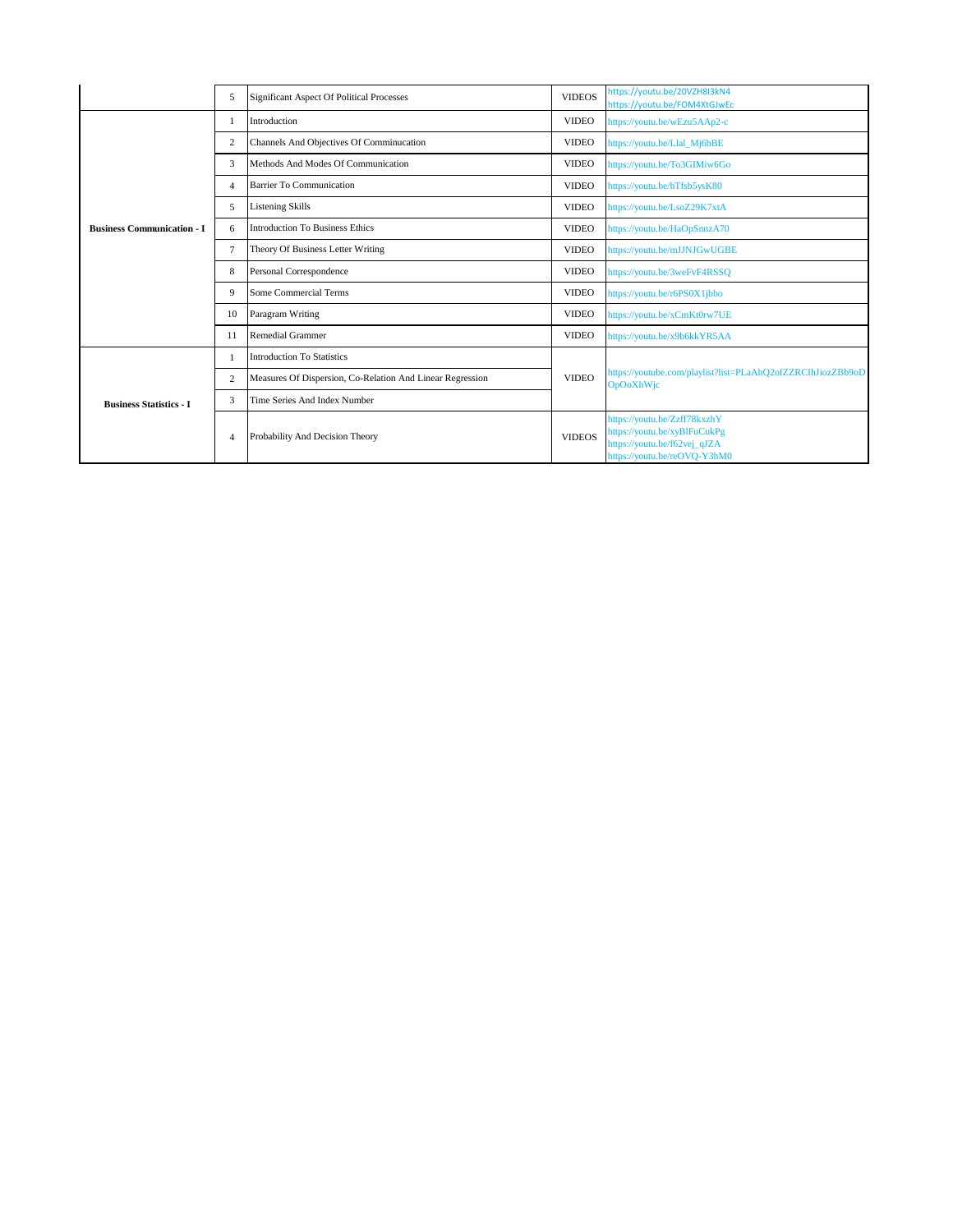| <b>BATCH: 14BMS - Marketing</b>                      |                |                                                              | Semester: III   |                                                                                                                                                                                     |  |  |
|------------------------------------------------------|----------------|--------------------------------------------------------------|-----------------|-------------------------------------------------------------------------------------------------------------------------------------------------------------------------------------|--|--|
| <b>Subject Name</b>                                  | Sr.No.         | <b>Chapter Name</b>                                          | Content<br>Type | <b>Links</b>                                                                                                                                                                        |  |  |
|                                                      | $\mathbf{1}$   | <b>Business Policy And Strategic Management</b>              | <b>VIDEO</b>    | https://youtu.be/TzcuoTOkPKg                                                                                                                                                        |  |  |
|                                                      | $\overline{c}$ | <b>Strategy Formulation</b>                                  | <b>VIDEO</b>    | https://youtu.be/zjnpS758NOA                                                                                                                                                        |  |  |
| <b>Strategic Management</b>                          | 3              | Strategy Implementation                                      | <b>VIDEOS</b>   | https://youtu.be/sJJUyZAqluM<br>ttps://youtu.be/Caj9BmZBgoQ                                                                                                                         |  |  |
|                                                      | $\overline{4}$ | Strategic Evaluation And Control                             | <b>VIDEOS</b>   | https://youtu.be/P4fYZXnhNho<br>nttps://youtu.be/jt6-Nhelgp0                                                                                                                        |  |  |
|                                                      | $\mathbf{1}$   | <b>Introduction To Advertising</b>                           | <b>VIDEO</b>    | https://youtu.be/nDAPl8M-vfo                                                                                                                                                        |  |  |
|                                                      | $\overline{2}$ | Strategy And Planning Process In Advertising                 | <b>VIDEO</b>    | https://youtu.be/nSfL668GXYY                                                                                                                                                        |  |  |
| <b>Advertising</b>                                   | 3              | <b>Creativity In Advertising</b>                             | <b>VIDEO</b>    | https://youtu.be/Yu8 mHroAVw                                                                                                                                                        |  |  |
|                                                      | $\overline{4}$ | Budget Evaluation, Current Trends And Careers In Advertising | <b>VIDEOS</b>   | ttps://youtu.be/Wput6fN2ptU<br>ttps://youtu.be/khxkjXipbd0                                                                                                                          |  |  |
|                                                      | -1             | Foundation Of Entrepreneurship Development                   | PDF             | ttps://indiafreenotes.com/umbms-business-planning-<br>ntrepreneurial-management/                                                                                                    |  |  |
| <b>Business Planning And</b>                         | $\overline{2}$ | Types And Classification Of Entrepreneurs                    | PDF             | https://indiafreenotes.com/umbms-business-planning-<br>ntrepreneurial-management/                                                                                                   |  |  |
| <b>Enterpreneurial Management</b>                    | 3              | Entrepreneur Project Development And Business Plan           | PDF             | nttps://indiafreenotes.com/umbms-business-planning-<br>entrepreneurial-management/                                                                                                  |  |  |
|                                                      | $\overline{4}$ | Venture Development                                          | PDF             | nttps://indiafreenotes.com/umbms-business-planning-<br>ntrepreneurial-management/                                                                                                   |  |  |
|                                                      | $\mathbf{1}$   | Introduction To Consumer Behaviour                           | PDF             | https://indiafreenotes.com/umbms-consumer-behaviour/                                                                                                                                |  |  |
|                                                      | $\overline{2}$ | Individuals-Determinants Of Consumer Behaviour               | PDF             | https://indiafreenotes.com/umbms-consumer-behaviour/                                                                                                                                |  |  |
| <b>Consumer Behaviour</b>                            | 3              | Environmental Determinants Of Consumer Behaviour             | PDF             | https://indiafreenotes.com/umbms-consumer-behaviour/                                                                                                                                |  |  |
|                                                      | $\overline{4}$ | Consumer Decision Making Models And New Trends               | PDF             | https://indiafreenotes.com/umbms-consumer-behaviour/                                                                                                                                |  |  |
|                                                      | $\mathbf{1}$   | Analysis and interpretation of financial statements.         | <b>VIDEO</b>    | https://youtu.be/Lv8LzCQ2Flg                                                                                                                                                        |  |  |
|                                                      | $\overline{2}$ | Ratio analysis and interpretation.                           | <b>VIDEO</b>    | https://youtu.be/-UbFZRd8Eds                                                                                                                                                        |  |  |
| <b>Accounting for Managerial</b><br><b>Decisions</b> | 3              | Cash flow statement.                                         | <b>VIDEO</b>    | https://youtu.be/3dRaJuEOApA                                                                                                                                                        |  |  |
|                                                      | $\overline{4}$ | Working Capital.                                             | <b>VIDEO</b>    | https://youtu.be/IWFZivrv4MY                                                                                                                                                        |  |  |
|                                                      | Module-1       |                                                              |                 |                                                                                                                                                                                     |  |  |
|                                                      | $\mathbf{1}$   | <b>Information Technology Concepts</b>                       | <b>VIDEO</b>    | https://www.youtube.com/watch?v=jw0rlmncbFE                                                                                                                                         |  |  |
|                                                      | $\overline{2}$ | <b>Information System</b>                                    | <b>VIDEO</b>    | https://www.youtube.com/watch?v=Qujsd4vkqFI                                                                                                                                         |  |  |
|                                                      | 3              | Failure And Success If It                                    | PPT             | https://www.youtube.com/watch?v=toc0wnBu2MM                                                                                                                                         |  |  |
|                                                      | $\overline{4}$ | It Resources                                                 | PDF             | https://www.automationmag.com/images/stories/LWTech-<br>iles/83%20Technology%20Resources.pdf                                                                                        |  |  |
|                                                      | Module-2       |                                                              |                 |                                                                                                                                                                                     |  |  |
|                                                      | 5              | Ms Word                                                      | <b>VIDEO</b>    | https://www.youtube.com/watch?v=rJPWi5x0g3I                                                                                                                                         |  |  |
|                                                      | 6              | Ms Excel                                                     | <b>VIDEO</b>    | https://www.youtube.com/watch?v=y1126PQ5zRU                                                                                                                                         |  |  |
|                                                      | $\tau$         | Ms Excel Basics: Calculation And Function                    | VIDEO           | https://www.youtube.com/watch?v=TfkNkrKMF5c                                                                                                                                         |  |  |
|                                                      | 8              | Ms Excel Chats, Tools, Printing                              | <b>VIDEO</b>    | https://www.youtube.com/watch?v=TfkNkrKMF5c<br>https://support.microsoft.com/en-us/office/create-a-                                                                                 |  |  |
| <b>IT</b> in Business Managment                      | 9              | Powerpoint                                                   | PPT             | presentation-in-powerpoint-422250f8-5721-4cea-92cc-<br>202fa7b89617                                                                                                                 |  |  |
|                                                      | Module-3       |                                                              |                 |                                                                                                                                                                                     |  |  |
|                                                      | 10             | <b>Email And Outlook</b>                                     | <b>VIDEO</b>    | https://www.youtube.com/watch?v=hyYvKzNJNek                                                                                                                                         |  |  |
|                                                      | 11             | Internet , Netwok And Dns                                    | <b>VIDEO</b>    | https://www.youtube.com/watch?v=XGSUZbWGLGo                                                                                                                                         |  |  |
|                                                      | 12             | E-Commerce Amd M-Commerce                                    | PDF             | https://www.geeksforgeeks.org/difference-between-e-<br>commerce-and-m-<br>commerce/#:~:text=ln%20general%2C%20e%2Dcommerce<br>%20activities,(Personal%20Digital%20Assistant)%20etc. |  |  |
|                                                      | Module-4       |                                                              |                 |                                                                                                                                                                                     |  |  |
|                                                      | 13             | <b>Threats And Controls</b>                                  | <b>VIDEO</b>    | https://purplesec.us/security-controls/                                                                                                                                             |  |  |
|                                                      | 14             | <b>Information Tecnology Risk</b>                            | <b>VIDEO</b>    | https://www.youtube.com/watch?v=cKxxlt14Bpk                                                                                                                                         |  |  |
|                                                      | 15             | Real Time Application And E-Payments                         | <b>VIDEO</b>    | https://www.pymnts.com/commerce-connected/2021/real-<br>ime-realized-unlocking-the-connected-economy-capabilities-<br>of-real-time-payments/                                        |  |  |
|                                                      |                |                                                              |                 |                                                                                                                                                                                     |  |  |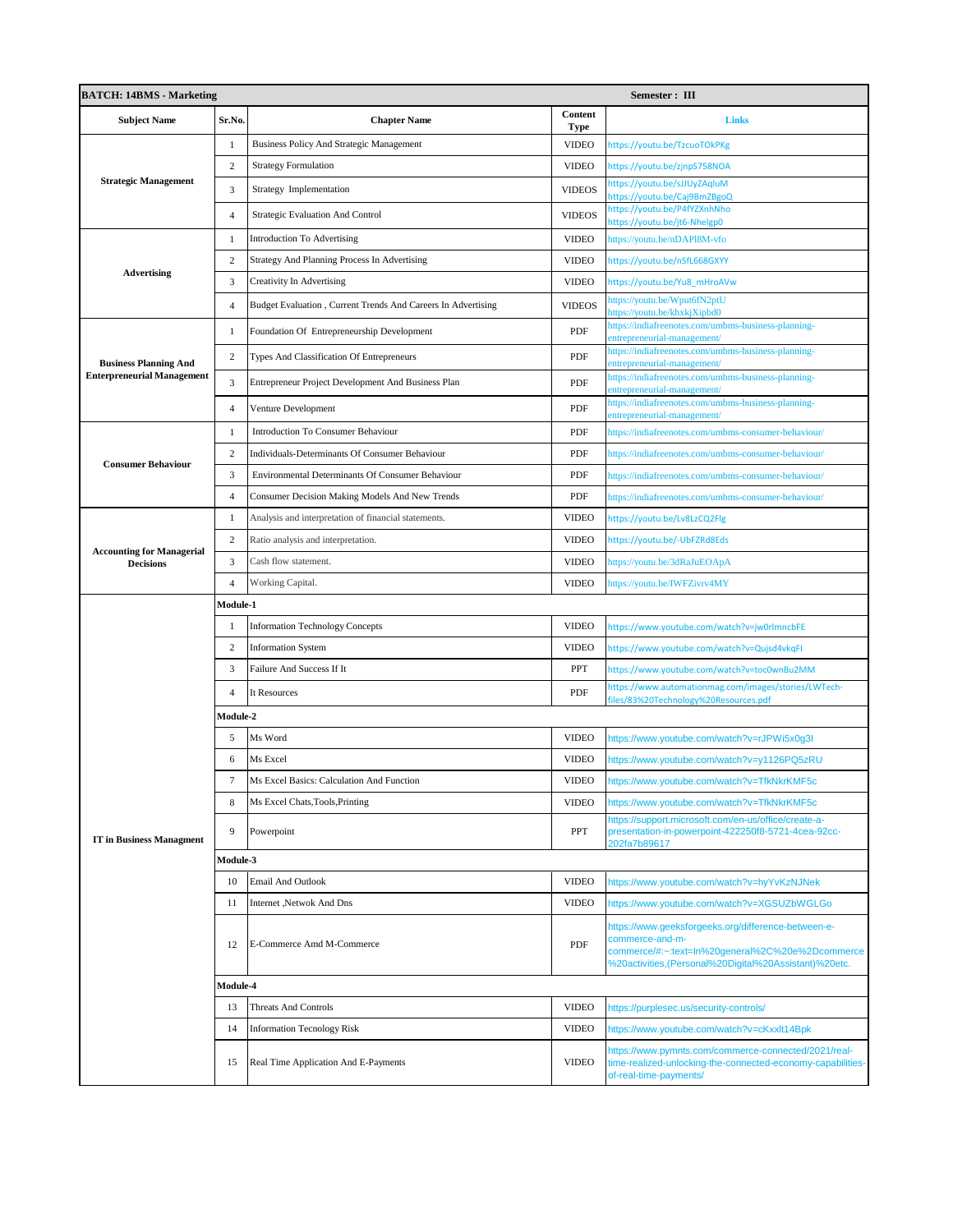| <b>Environmental Management</b> |   | <b>Environmental Concepts</b>                          | <b>VIDEOS</b> | https://youtu.be/fxVGiq1kggg https://youtu.be/4w_HqJuEEfA,<br>https://youtu.be/qkgQO_BoSRY  |
|---------------------------------|---|--------------------------------------------------------|---------------|---------------------------------------------------------------------------------------------|
|                                 |   | <b>Environmental Degradation</b>                       | <b>VIDEOS</b> | https://youtu.be/zAPSwgFPnXk ,https://youtu.be/_LwH6O4jaXY,<br>https://youtu.be/t2afUxy8HbU |
|                                 |   | Sustainability And Role Of Business                    | <b>VIDEOS</b> | https://youtu.be/yZUDP7lfLqE. ,https://youtu.be/rT5HWxcy_uY                                 |
|                                 | 4 | Innovationss In Business - An Envirnmental Perspective | <b>VIDEOS</b> | https://youtu.be/BW_KXGhagoE.<br>https://youtu.be/SvvCuCchISE. https://youtu.be/K6ppCC3lboU |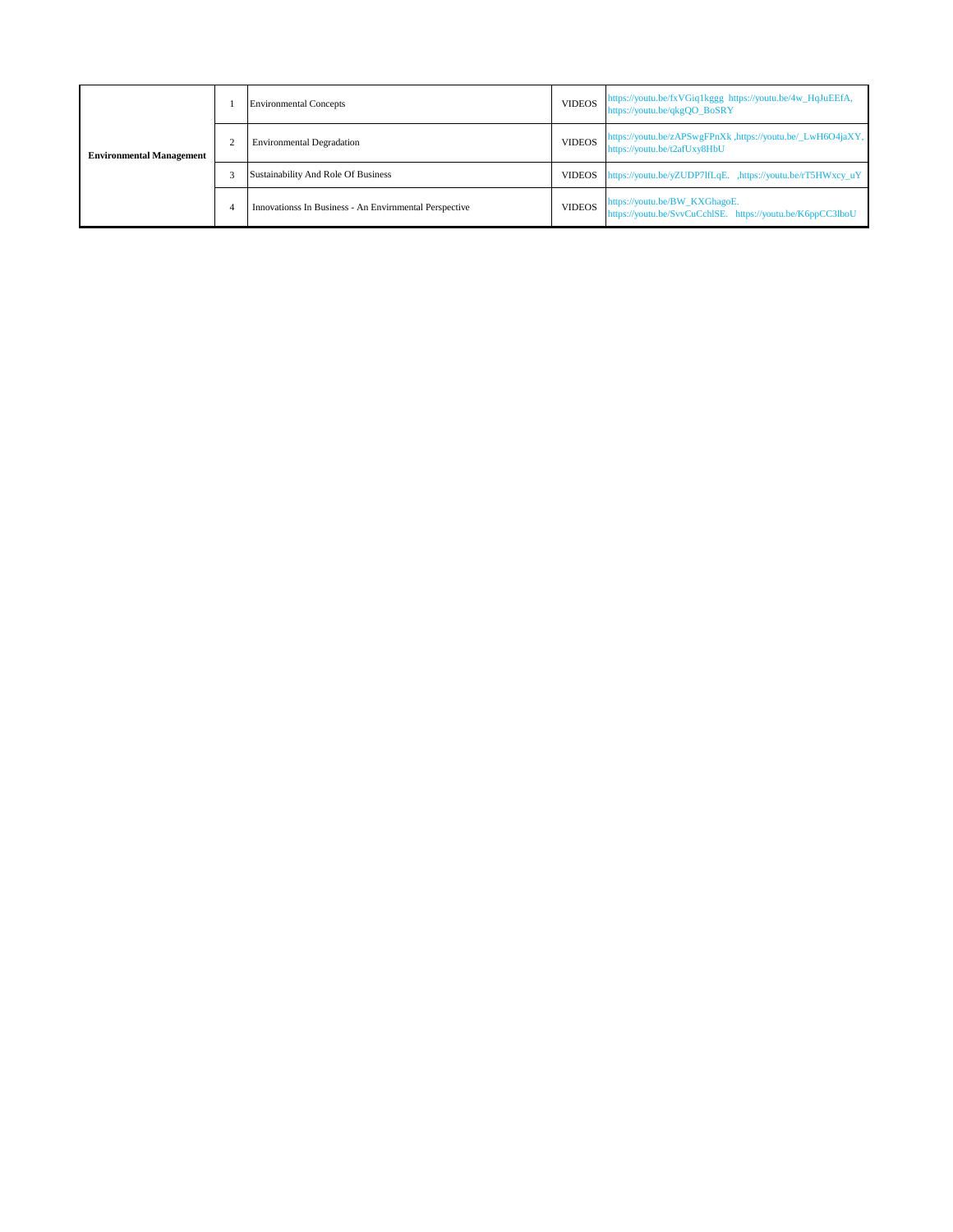| <b>BATCH: 14BMS - FINANCE</b>    |                 |                                                      | Semester: III   |                                                                                                                                                                                      |  |  |
|----------------------------------|-----------------|------------------------------------------------------|-----------------|--------------------------------------------------------------------------------------------------------------------------------------------------------------------------------------|--|--|
| <b>Subject Name</b>              | Sr.No.          | <b>Chapter Name</b>                                  | Content<br>Type | <b>Links</b>                                                                                                                                                                         |  |  |
|                                  | 1               | <b>Business Policy And Strategic Management</b>      | <b>VIDEO</b>    | https://youtu.be/TzcuoTOkPKg                                                                                                                                                         |  |  |
|                                  | $\mathbf{2}$    | <b>Strategy Formulation</b>                          | <b>VIDEO</b>    | https://youtu.be/zjnpS758NOA                                                                                                                                                         |  |  |
| <b>Strategic Management</b>      | 3               | Strategy Implementation                              | <b>VIDEOS</b>   | https://youtu.be/Caj9BmZBgoQ<br>https://youtu.be/sJJUyZAqluM                                                                                                                         |  |  |
|                                  | $\overline{4}$  | <b>Strategic Evaluation And Control</b>              | <b>VIDEOS</b>   | https://youtu.be/jt6-Nhelgp0<br>https://youtu.be/P4fYZXnhNho                                                                                                                         |  |  |
|                                  | $\mathbf{1}$    | Introduction To Corporate Finance                    | <b>VIDEO</b>    | https://youtu.be/3Xc98RX-ZXg                                                                                                                                                         |  |  |
|                                  | $\overline{2}$  | Introduction To Ownership Securities                 | <b>VIDEO</b>    | https://youtu.be/W3qKCTpYDQg                                                                                                                                                         |  |  |
|                                  | 3               | Capital Structure And Concept Of Leverage            | <b>VIDEO</b>    | https://youtu.be/_4i0jNDzCOE                                                                                                                                                         |  |  |
| <b>Corporate Finance</b>         | $\overline{4}$  | Ebit - Eps Analysis                                  | <b>VIDEO</b>    | https://youtu.be/o4g7VNe4EfA                                                                                                                                                         |  |  |
|                                  | 5               | Time Value Of Money                                  | <b>VIDEO</b>    | https://youtu.be/wyKu7v-3qoA                                                                                                                                                         |  |  |
|                                  | 6               | Cost Of Capital                                      | <b>VIDEO</b>    | https://youtu.be/idZ5JMXhSbg                                                                                                                                                         |  |  |
|                                  | 7               | <b>Mobilisation Of Funds</b>                         | <b>VIDEO</b>    | https://youtu.be/k9iOG8uRwfc                                                                                                                                                         |  |  |
|                                  | 1               | Debit Market                                         | <b>VIDEO</b>    | https://youtu.be/tYkqwIllFX4                                                                                                                                                         |  |  |
|                                  | $\mathbf{2}$    | <b>Equity Market</b>                                 | <b>VIDEO</b>    | https://youtu.be/ohtQuGhUFCw                                                                                                                                                         |  |  |
|                                  | $\mathfrak{Z}$  | Dynamics Of Equity Market                            | <b>VIDEO</b>    | https://youtu.be/LXku4GVscac                                                                                                                                                         |  |  |
| <b>Equity And Debt Market</b>    | $\overline{4}$  | Secondary Market                                     | <b>VIDEO</b>    | https://youtu.be/Imkgn4RLMjQ                                                                                                                                                         |  |  |
|                                  | 5               | Players In Debt Markets                              | <b>VIDEO</b>    | https://youtu.be/0GoAYAA5JOI                                                                                                                                                         |  |  |
|                                  | 6               | Valuation Of Equity                                  | <b>VIDEOS</b>   | https://youtu.be/a6wCnTSK7WI<br>nttps://youtu.be/zjl67RmZuzo                                                                                                                         |  |  |
|                                  | 7               | Valuation Of Bonds                                   | <b>VIDEOS</b>   | https://youtu.be/cABQCIHXQtM<br>https://youtu.be/cABQCIHXQtM                                                                                                                         |  |  |
|                                  | $\mathbf{1}$    | Analysis And Interpretation Of Financial Statements. | <b>VIDEO</b>    | https://youtu.be/Lv8LzCQ2Flg                                                                                                                                                         |  |  |
| <b>Accounting for Managerial</b> | $\overline{c}$  | Ratio Analysis And Interpretation                    | <b>VIDEO</b>    | https://youtu.be/-UbFZRd8Eds                                                                                                                                                         |  |  |
| <b>Decisions</b>                 | $\mathfrak{Z}$  | <b>Cash Flow Statement</b>                           | <b>VIDEO</b>    | https://youtu.be/3dRaJuEOApA                                                                                                                                                         |  |  |
|                                  | $\overline{4}$  | <b>Working Capital</b>                               | <b>VIDEO</b>    | https://youtu.be/IWFZivrv4MY                                                                                                                                                         |  |  |
|                                  | <b>Module-1</b> |                                                      |                 |                                                                                                                                                                                      |  |  |
|                                  | $\mathbf{1}$    | <b>Information Technology Concepts</b>               | <b>VIDEO</b>    | https://www.youtube.com/watch?v=jw0rlmncbFE                                                                                                                                          |  |  |
|                                  | $\mathbf{2}$    | <b>Information System</b>                            | <b>VIDEO</b>    | https://www.youtube.com/watch?v=Qujsd4vkqFI                                                                                                                                          |  |  |
|                                  | 3               | Failure And Success If It                            | <b>VIDEO</b>    | https://www.youtube.com/watch?v=toc0wnBu2MM                                                                                                                                          |  |  |
|                                  | $\Delta$        | It Resources                                         | <b>PPT</b>      | https://www.automationmag.com/images/stories/LWTech-<br>files/83%20Technology%20Resources.pdf                                                                                        |  |  |
|                                  | Module-2        |                                                      |                 |                                                                                                                                                                                      |  |  |
|                                  | 5               | Ms Word                                              | <b>VIDEO</b>    | https://www.youtube.com/watch?v=rJPWi5x0g3I                                                                                                                                          |  |  |
|                                  | 6               | Ms Excel                                             | <b>VIDEO</b>    | https://www.youtube.com/watch?v=y1126PQ5zRU                                                                                                                                          |  |  |
|                                  | 7               | Ms Excel Basics: Calculation And Function            | <b>VIDEO</b>    | https://www.youtube.com/watch?v=TfkNkrKMF5c                                                                                                                                          |  |  |
|                                  | 8               | Ms Excel Chats, Tools, Printing                      | <b>VIDEO</b>    | https://www.youtube.com/watch?v=TfkNkrKMF5c                                                                                                                                          |  |  |
| <b>IT</b> in Business managment  | 9               | Powerpoint                                           | <b>VIDEO</b>    | https://support.microsoft.com/en-us/office/create-a-presentation-in-<br>powerpoint-422250f8-5721-4cea-92cc-202fa7b89617                                                              |  |  |
|                                  | Module-3        |                                                      |                 |                                                                                                                                                                                      |  |  |
|                                  | 10              | <b>Email And Outlook</b>                             | <b>VIDEO</b>    | https://www.youtube.com/watch?v=hyYvKzNJNek                                                                                                                                          |  |  |
|                                  | 11              | Internet , Netwok And Dns                            | <b>VIDEO</b>    | https://www.youtube.com/watch?v=XGSUZbWGLGo                                                                                                                                          |  |  |
|                                  | 12              | E-Commerce Amd M-Commerce                            | PDF             | https://www.geeksforgeeks.org/difference-between-e-commerce-<br>and-m-<br>commerce/#:~:text=In%20general%2C%20e%2Dcommerce%20a<br>ctivities, (Personal%20Digital%20Assistant)%20etc. |  |  |
|                                  | <b>Module-4</b> |                                                      |                 |                                                                                                                                                                                      |  |  |
|                                  | 13              | <b>Threats And Controls</b>                          | <b>VIDEO</b>    | https://purplesec.us/security-controls/                                                                                                                                              |  |  |
|                                  | 14              | <b>Information Tecnology Risk</b>                    | <b>VIDEO</b>    | https://www.youtube.com/watch?v=cKxxlt14Bpk                                                                                                                                          |  |  |
|                                  | 15              | Real Time Application And E-Payments                 | PDF             | https://www.pymnts.com/commerce-connected/2021/real-time-<br>realized-unlocking-the-connected-economy-capabilities-of-real-<br>time-payments/                                        |  |  |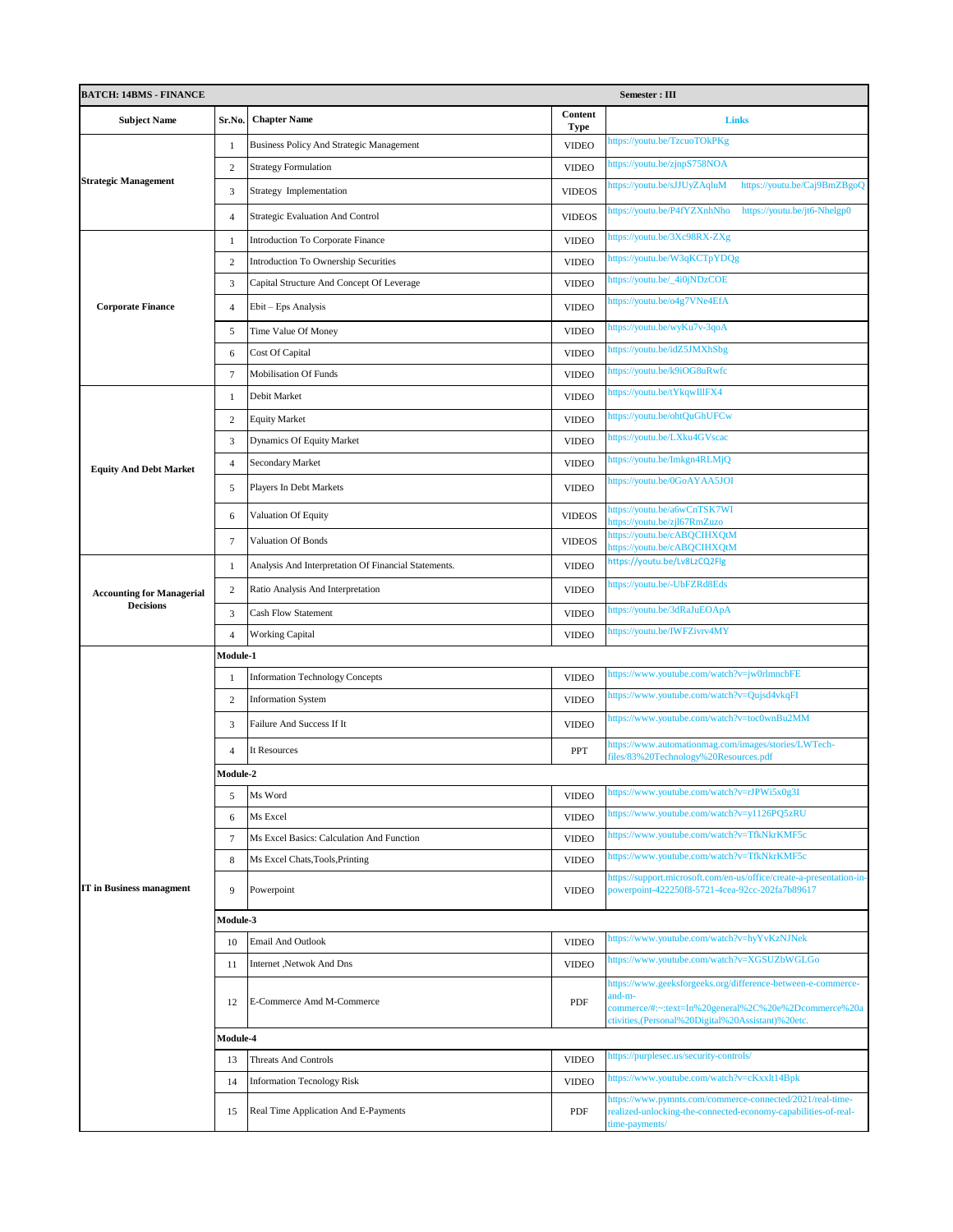| <b>Business Planning And</b><br><b>Enterpreneurial Management</b> |   | Foundation Of Entrepreneurial Development              | PDF           | https://indiafreenotes.com/umbms-business-planning-<br>entrepreneurial-management/          |
|-------------------------------------------------------------------|---|--------------------------------------------------------|---------------|---------------------------------------------------------------------------------------------|
|                                                                   |   | Types And Classification Of Entrepreneurs              | PDF           | https://indiafreenotes.com/umbms-business-planning-<br>entrepreneurial-management/          |
|                                                                   | 3 | Entrepreneur Project Development And Business Plan     | <b>PDF</b>    | https://indiafreenotes.com/umbms-business-planning-<br>entrepreneurial-management/          |
|                                                                   |   | Venture Development                                    | PDF           | https://indiafreenotes.com/umbms-business-planning-<br>entrepreneurial-management/          |
| <b>Environmental Management</b>                                   |   | <b>Environmental Concepts</b>                          | <b>VIDEOS</b> | https://youtu.be/fxVGiq1kggg_https://youtu.be/4w_HqJuEEfA,<br>https://youtu.be/qkgQO_BoSRY  |
|                                                                   |   | <b>Environmental Degradation</b>                       | <b>VIDEOS</b> | https://youtu.be/zAPSwgFPnXk ,https://youtu.be/_LwH6O4jaXY,<br>https://youtu.be/t2afUxy8HbU |
|                                                                   | 3 | Sustainability And Role Of Business                    | <b>VIDEOS</b> | https://youtu.be/yZUDP7lfLqE. ,https://youtu.be/rT5HWxcy_uY                                 |
|                                                                   |   | Innovationss In Business - An Envirnmental Perspective | <b>VIDEOS</b> | https://youtu.be/BW_KXGhagoE.<br>https://youtu.be/SvvCuCchlSE. https://youtu.be/K6ppCC3lboU |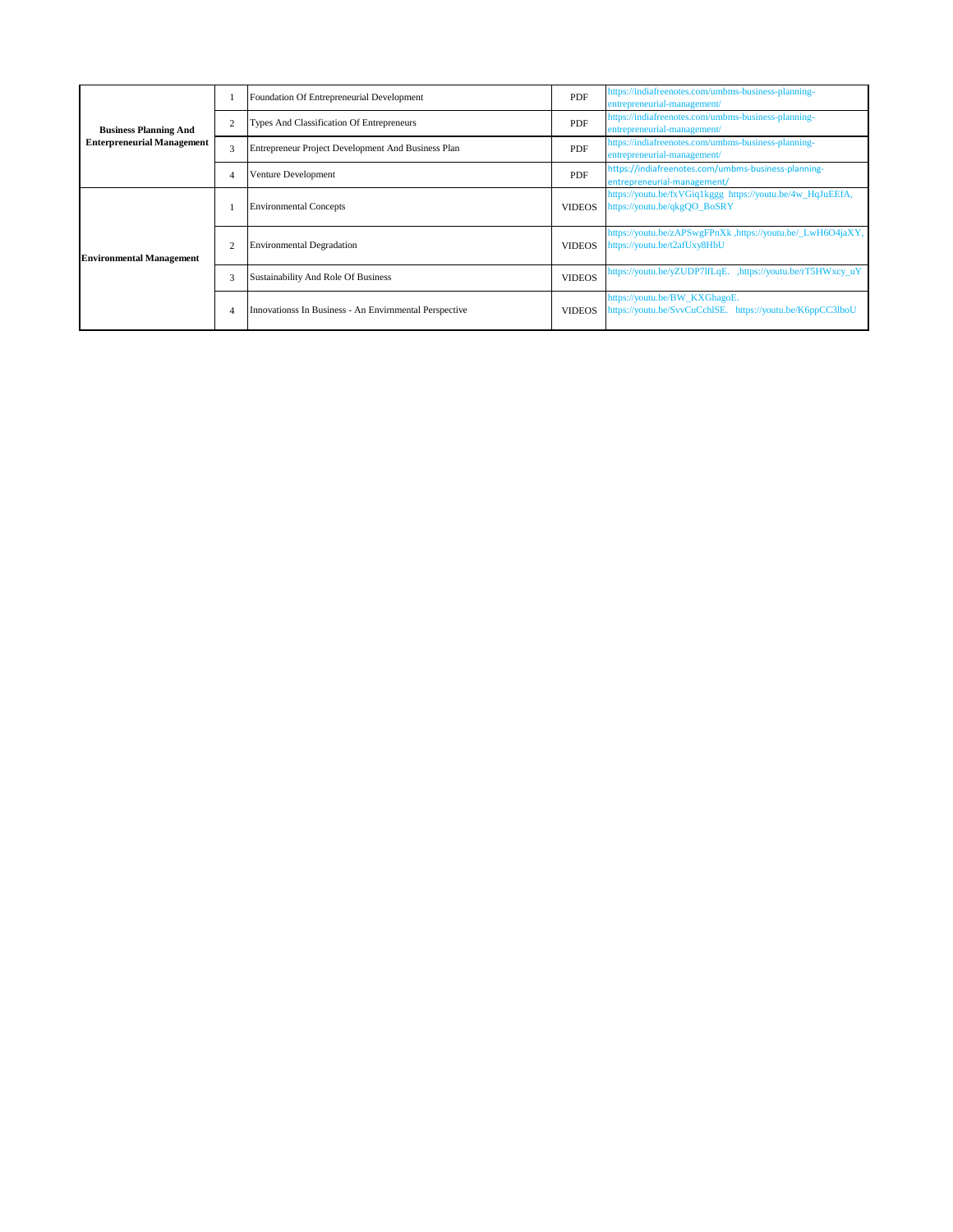| <b>BATCH: 15BMS - Marketing</b><br>Semester: V |                |                                                                     |                        |                                                                                                                              |  |
|------------------------------------------------|----------------|---------------------------------------------------------------------|------------------------|------------------------------------------------------------------------------------------------------------------------------|--|
| <b>Subject Name</b>                            | Sr.No.         | <b>Chapter Name</b>                                                 | Content<br><b>Type</b> | Links                                                                                                                        |  |
|                                                | $\overline{1}$ | Unit-1 Introduction To Logistics                                    | <b>VIDEOS</b>          | https://youtu.be/btqspIB27xc<br>https://youtu.be/IZPO5RcIZEo                                                                 |  |
| <b>Logistics and Supply chain</b>              | $\overline{c}$ | <b>Unit-2 Transportation</b>                                        | <b>VIDEO</b>           | https://youtu.be/IQALeHjPViU                                                                                                 |  |
| management                                     | 3              | Unit-3 Inventory Management And Inventory Control                   | <b>VIDEOS</b>          | https://youtu.be/PuhgTVN E I<br>ttps://youtu.be/L_6asHeQjHA                                                                  |  |
|                                                | $\overline{4}$ | Unit-4 Research Trends in Logistics and Supply Chain management     | <b>VIDEOS</b>          | https://youtu.be/1QtZ9mDZWCs<br>https://youtu.be/43J4a-EXL8Y                                                                 |  |
|                                                | 1              | Foundation Of Corporate Communication                               | <b>VIDEO</b>           | https://youtu.be/Y3YBy4ixq3A                                                                                                 |  |
| <b>Corporate Communication</b>                 | $\overline{2}$ | Understanding The Public Relations                                  | <b>VIDEO</b>           | nttps://youtu.be/7yq34Wb4fNs                                                                                                 |  |
| <b>And Public Relations</b>                    | 3              | Functions Of Corporate Communication And Public Relations           | <b>VIDEO</b>           | https://www.youtube.com/watch?v=dJW9uJJExcA                                                                                  |  |
|                                                | $\overline{A}$ | Emerging Technology In Corporate Communication And Public Relations | <b>VIDEO</b>           | https://www.youtube.com/watch?v=0u XXDAJQps                                                                                  |  |
|                                                | $\mathbf{1}$   | <b>Introduction To Service Marketing</b>                            | <b>VIDEO</b>           | nttps://youtu.be/C4_E-G7m0wQ                                                                                                 |  |
|                                                | $\overline{2}$ | Key Elements Of Service Marketing Mix                               | <b>VIDEO</b>           | https://youtu.be/TTmmRJ6T4fU                                                                                                 |  |
| <b>Service Marketing</b>                       | 3              | Managing Quality Aspects Of Service Marketing                       | <b>VIDEO</b>           | https://youtu.be/OzQUszfr_Kw                                                                                                 |  |
|                                                | $\overline{4}$ | Marketing Of Services                                               | <b>VIDEOS</b>          | https://youtu.be/zfxtZt2pRz8<br>nttps://youtu.be/FTGu 9aCwdc<br>https://youtu.be/8GH70XPPBbw<br>https://youtu.be/mlu7oPtPrMA |  |
|                                                | 1              | Introduction To E-Commerce                                          | <b>VIDEO</b>           | https://youtu.be/Zzs6kLlkAUQ                                                                                                 |  |
| <b>E-Commerce And Digital</b>                  | $\overline{2}$ | E-Business & Applications                                           | <b>VIDEO</b>           | https://youtu.be/hIPPsnDudy8. https://youtu.be/Wn1I_7pMDMc                                                                   |  |
| <b>Marketing</b>                               | 3              | Payments, Security, Privacy & Legal Issues In E-Commerce            | <b>VIDEO</b>           | https://youtu.be/GUurzvS3DIY                                                                                                 |  |
|                                                | $\overline{4}$ | Digital Marketing                                                   | PDF                    | nttps://indiafreenotes.com/umbms-customer-relationship-<br>nanagement/                                                       |  |
|                                                | $\mathbf{1}$   | Module 1.Introduction To Customer Relationship Management Start     | PDF                    | https://indiafreenotes.com/umbms-customer-relationship-<br>management/                                                       |  |
| <b>Customer Relationship</b>                   | $\overline{2}$ | Module2.Crm Marketing Initiatives,Customer Service And Data         | PDF                    | https://indiafreenotes.com/umbms-customer-relationship-<br>nanagement/                                                       |  |
| Management.                                    | 3              | Module 3-Crm Strategy, Planning, Implementation And Evaluation.     | PDF                    | https://indiafreenotes.com/umbms-customer-relationship-<br>nanagement/                                                       |  |
|                                                | $\overline{4}$ | Module 4-Crm New Horizons                                           | PDF                    | https://indiafreenotes.com/umbms-customer-relationship-<br>nanagement/                                                       |  |
|                                                | $\mathbf{1}$   | Sales Management                                                    | <b>VIDEO</b>           | https://youtu.be/XHvxzRarAWM                                                                                                 |  |
| <b>Sales And Distribution</b>                  | $\overline{2}$ | Market Analysis And Selling                                         | <b>VIDEO</b>           | https://youtu.be/BDdWbe9xgj0                                                                                                 |  |
| Management.                                    | 3              | Distribution Channel Management                                     | <b>VIDEO</b>           | nttps://youtu.be/pQmjmCwxDwo                                                                                                 |  |
|                                                | $\overline{4}$ | Performance Evaluation, Ethics Trends                               | <b>VIDEO</b>           | https://youtu.be/0VkTLKKCJ_E                                                                                                 |  |